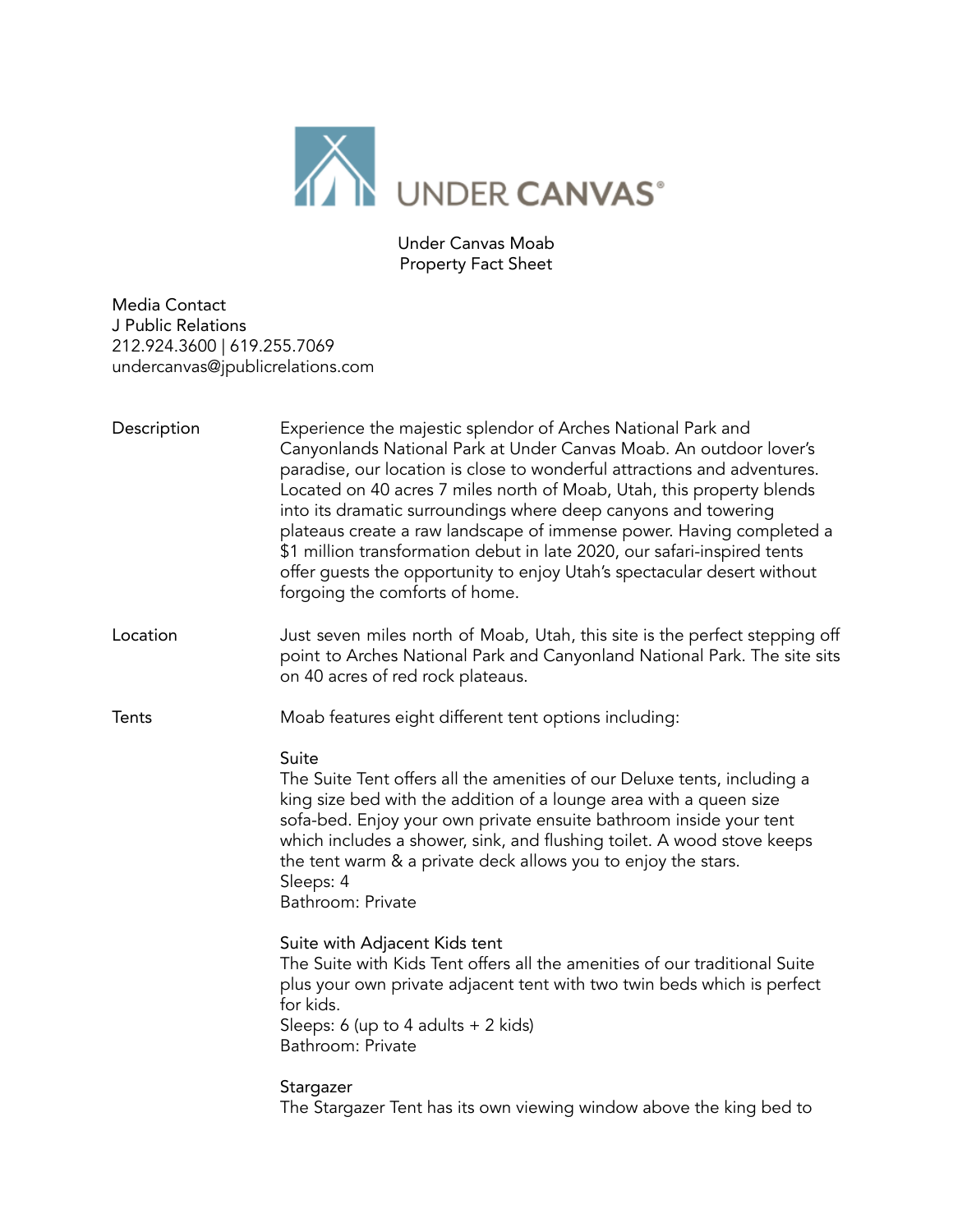stargaze at night. The ensuite bathroom in your tent includes a shower, sink and toilet. A wood stove keeps the tent warm at night and a private deck allows you to enjoy the outdoors. Sleeps: 2 Bathroom: Private

#### Deluxe

The Deluxe tent boasts a plush king size bed along with its own private ensuite bathroom inside your tent which includes a pull-chain shower with hot water, sink and flushing toilet. A wood stove keeps the tent warm at night and a private deck allows you to enjoy the night stars. Sleeps: 2 Bathroom: Private

# Deluxe with Adjacent Kids Tent

The Deluxe tent boasts a plush king size bed along with its own private ensuite bathroom inside your tent which includes a shower, sink and flushing toilet. A wood stove keeps the tent warm at night. The adjacent Kids Tent with 2 twin beds next door allows your kids to camp out right beside you. Sleeps: 4 (2 adults + 2 kids)

Bathroom: Private

#### Safari Tent

Each of our large canvas Safari tents comes with a king size bed and wood burning stove. Just moments away from your tent refresh yourself in one of our comfortable bathrooms, which host hot showers, flushing toilets, and sinks.

Sleeps: 2

Bathroom: Bathhouse

#### Safari with Adjacent Kids Tent

This canvas Safari tent comes with a king size bed plus an adjacent kids tent with 2 twin beds. Just moments away from your tent refresh yourself in one of our comfortable bathrooms, which host hot showers, flushing toilets, and sinks. Sleeps: 4 (2 adults + 2 kids) Bathroom: Bathhouse

#### Safari with 3 Twins

Each of our large canvas Safari tents comes with 3 twin beds. Just moments away from your tent refresh yourself in one of our bathhouses, which host showers, toilets and sinks. Sleeps: 3 Bathroom: Bathhouse

\*\* Camp Cot: A minimalist camp cot can be provided within the main tent (Suite, Stargazer, Deluxe or Safari) for 1 child for an additional fee.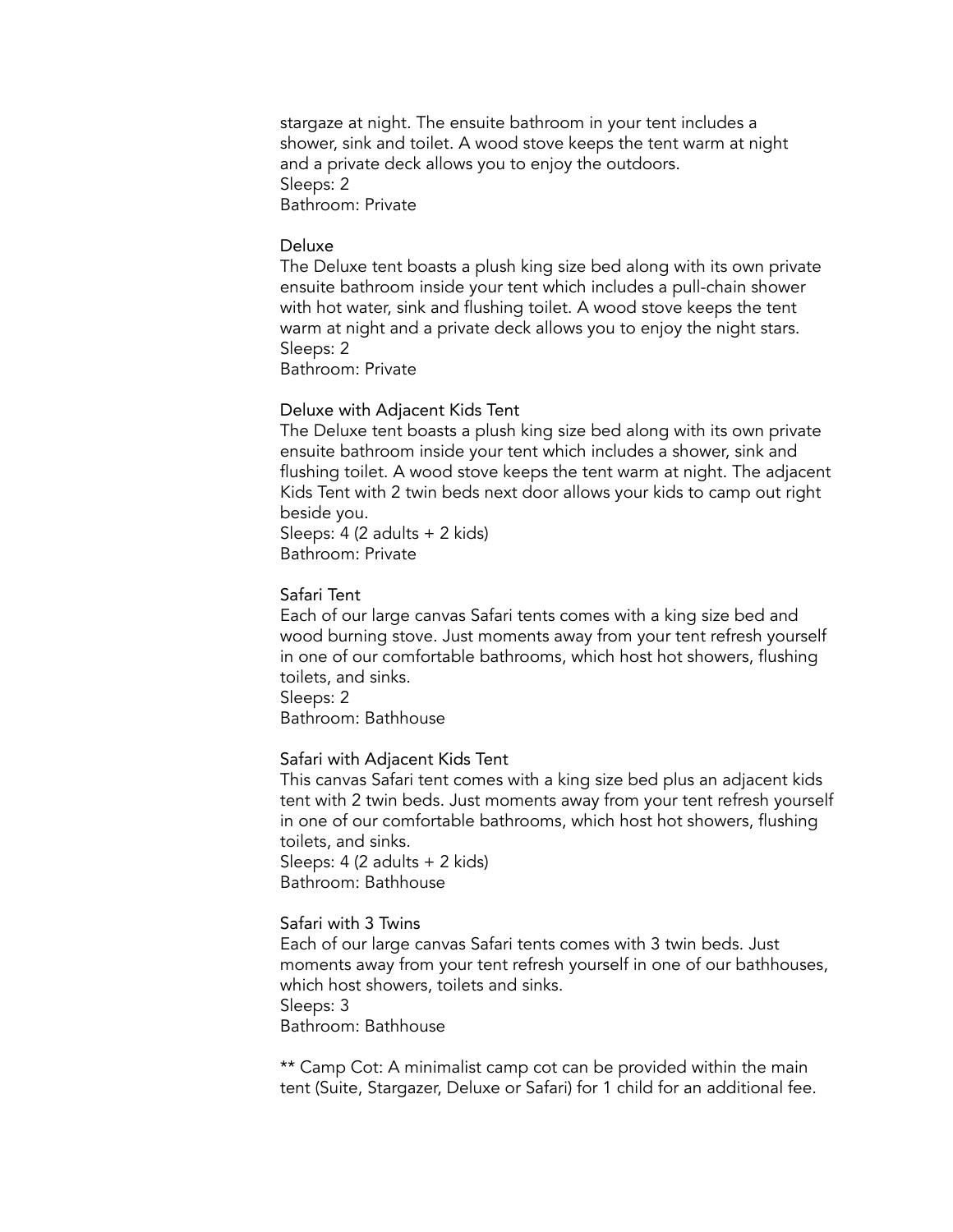| Amenities |  |
|-----------|--|
|           |  |
|           |  |

Amenities include:

- 24-hour reception desk
- Daily housekeeping, upon request
- USB battery packs
- Nightly campfire with complimentary s'mores
- Grills and picnic area
- Grab N Go snacks
- Free parking
- Gift shop
- Organic bath products
- Guest Experience Coordinator
- Complimentary onsite programming
- West Elm furnishings
- Complimentary artisan teas, hot cocoa and Bluestone Lane coffee
- Adventures Experience the very best of America's greatest national parks and monuments with Under Canvas' adventure programming. The Under Canvas Adventure Concierge is on call to assist each guest with curating an unforgettable trip, where travelers can add on any adventure of their choosing from a tailored list of guided experiences with trusted Under Canvas partners, including:

### Canyoneering

Canyoneering will bring you to the Sand Flats Recreation Area to Ephedra's Grotto. Your guides take safety seriously and will make sure you are in good hands for the rappels, making this is a great tour for both experienced or inexperienced people. You will have a brief hike to the destination, have a couple of rappels into a stone room and then into a green canyon below. The tour then hikes along a stream for just over two miles to conclude the excursion.

\*Departure Times may vary slightly in early and late season.

#### Private Hiking in Arches / Canyonlands

Our professional guides provide the most amazing hikes in the Moab area. We offer full and half day private guided tours including hiking, scenic, archeology, dinosaur finds tours as well as custom tours right from Under Canvas Moab. Perfect for all types of hikers!

#### \*Available as half day and full day tours

#### Hummer Tours

Board a private Hummer for an epic adventure through the colorful stones and rugged terrain of Moab.

Arches National Park Discovery Tour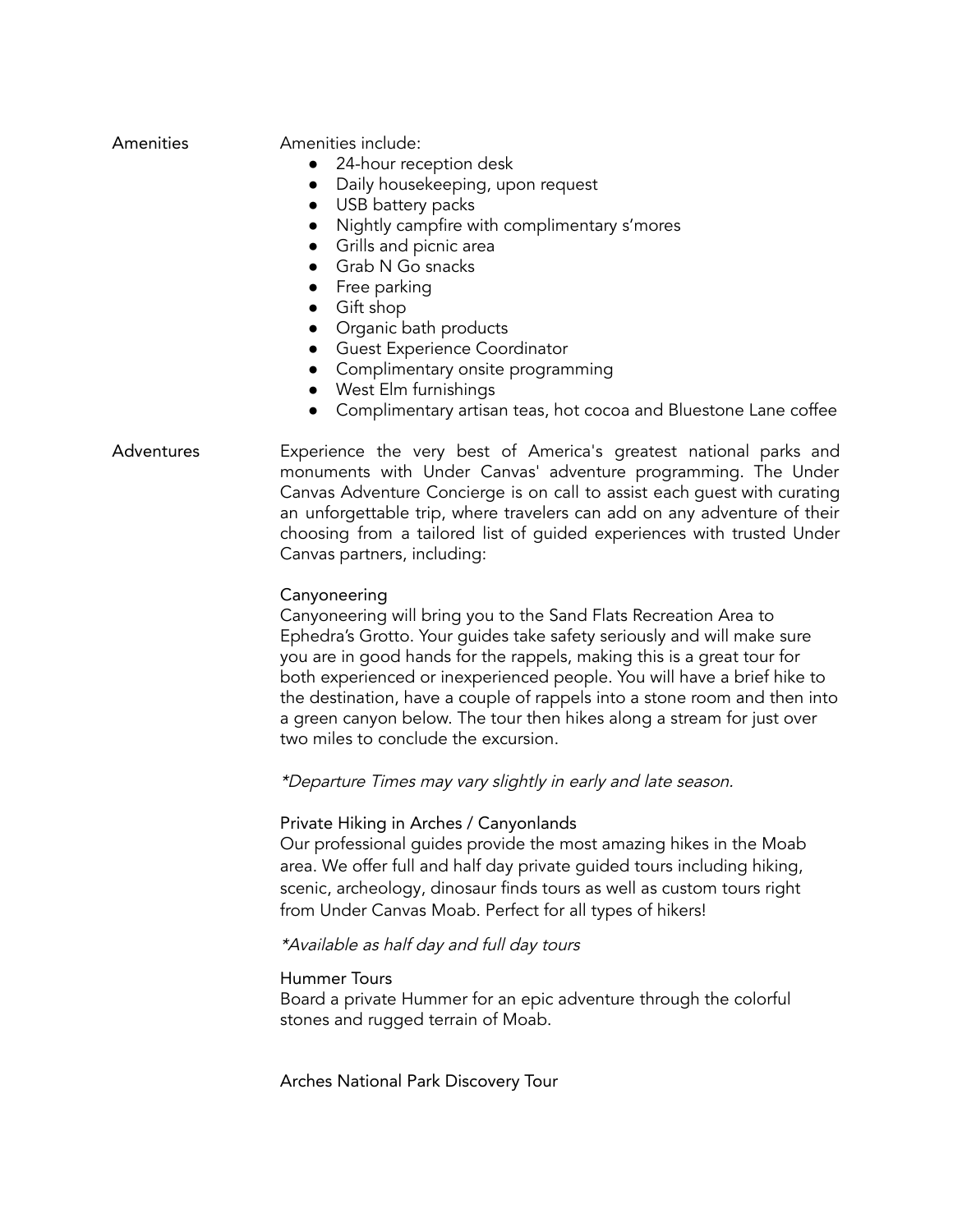Arches National Park is one of five National Parks in Utah. Driving and hiking through this Jurassic aged wonderland provides a glimpse back in time when gentle geologic forces from deep below the surface bulged upward to crack the surface sandstones into fins.

#### Morning

Experienced Moab trail guides will lead you through the park early morning. From the vehicle, you will see views of famous landmarks and vistas. You will also enjoy short, guided hikes to spectacular arches. Sunset: Sit back and take in the astounding views as a professional guide takes you through the park. The views only get better as the setting sun paints the surrounding sandstone monoliths and La Sal Mountains spectacular shades of color.

## Sunset Hummer Safari

There is nothing better than romping around in a 4x4 at sunset in the lush desert. Have an unforgettable experience & ascend to the summit of a captivating overlook. Stop for ancient dinosaur tracks embedded in the rock surface, while the desert sun paints the evening sky.

# Grand Hummer Safari

Experience the excitement of the heart of Moab's famous red rock. Experience several remote geologic wonders and breathtaking vistas into the Colorado River valley and Moab valley.

# Slickrock Hummer Safari

The most popular off-road experience in Moab, UT! Within minutes of departure you'll be scaling one of Moab's famous red rock fins on your way to an area known as Hell's Revenge. Weave in and out of rock canyons, feel the excitement of climbing unbelievable sandstone hills. Learn about the geology and unique history of the area. Experience a spectacular overlook into the Colorado River and Arches National Park where you'll have time to get out and take photos of the incredible surroundings, including awesome views of the La Sal mountains.

#### Mountain Biking

Join your expert guide on a scenic mountain biking adventure outside of the national parks. Choose from three different loops, from easy to intermediate—depending on your skill-level.

### River Rafting

Get out on the water and get a taste of Moab for either a half day or take a full bite with a full day raft trip.

Full Day Trip: Your journey begins with a drive up one of the most scenic highways in the West. You'll launch your raft onto a spectacular stretch of the Colorado River, made famous by dozens of movies shot along this stretch of the river. On long, calm stretches between rapids, you'll have plenty of time to cool down and float with your life jacket in the river. At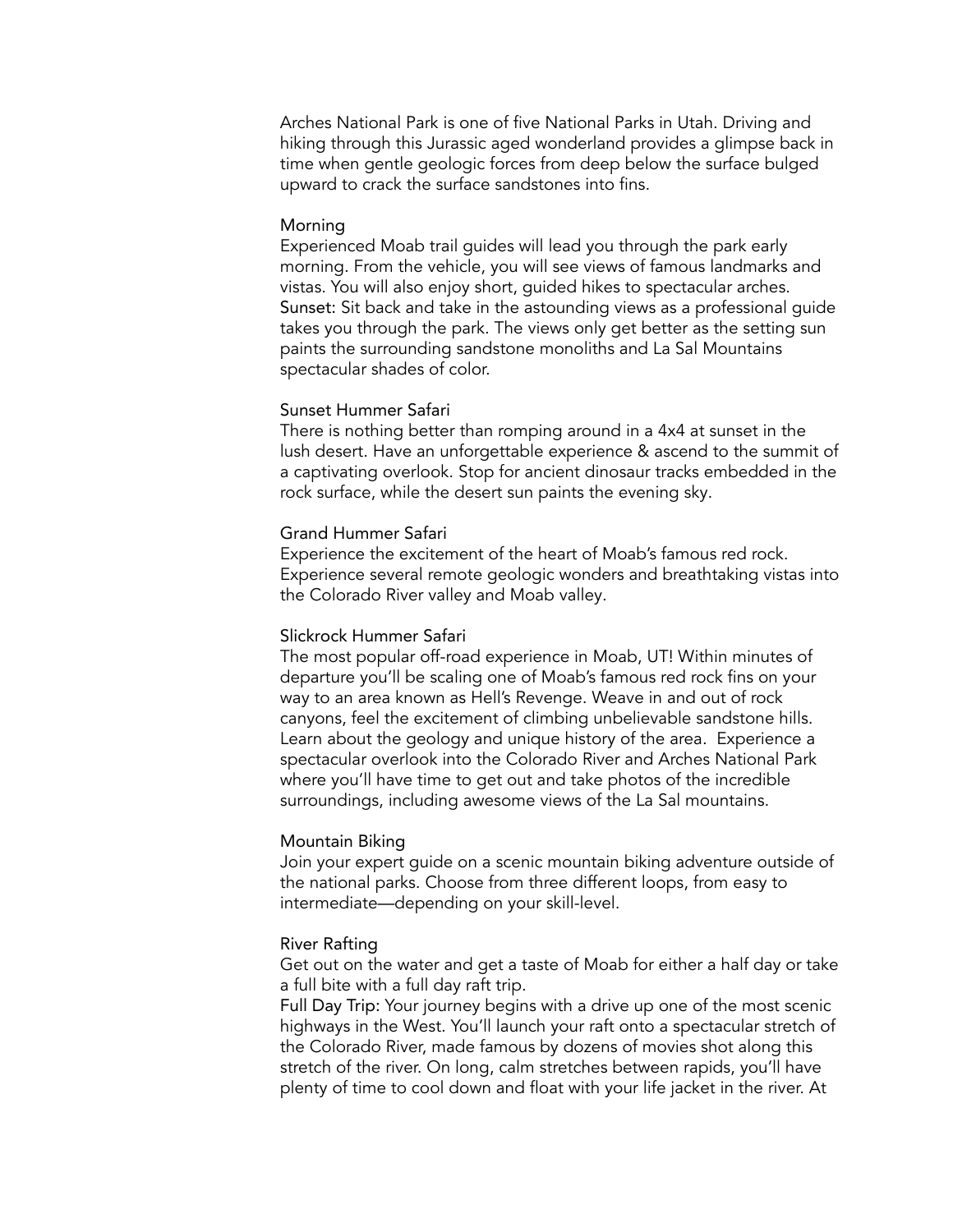|        | lunch time, you will stop at a beautiful riverside ranch for a savory hot<br>BBQ lunch.                                                                                                                                                                                                                                                                                                                                          |
|--------|----------------------------------------------------------------------------------------------------------------------------------------------------------------------------------------------------------------------------------------------------------------------------------------------------------------------------------------------------------------------------------------------------------------------------------|
|        | Morning Trip: Ideal for families, couples, and groups. Enjoy the Colorado<br>River from the waters of Hittle Bottom to Onion Creek and down to<br>Rocky Rapid. This is a moderate raft trip with class I and II rapids and is<br>suitable for all types of adventurers.                                                                                                                                                          |
|        | Mid-day Trip: The afternoon raft experience offers a nice sampling of the<br>full day trek. See all the sites that this 7-mile excursion has to offer. Enjoy<br>a riverside BBQ along the way while taking full advantage of some down<br>time to swim and soak in the sunshine.                                                                                                                                                 |
|        | * All offerings are subject to availability; contact our Adventures<br>Concierge in advance of your trip for details, or the Guest Experience<br>Coordinator on-site.                                                                                                                                                                                                                                                            |
| Dining | Under Canvas Moab offers plenty of Grab N Go provisions available for<br>purchase, including pre-packaged bites and dry snacks prepared daily for<br>a day of adventure. New this year, hot and cold Bluestone Lane espresso<br>beverages are also available for purchase to fuel your day's adventure.<br>For dinner, grills and picnic tables for complimentary guest use are<br>available - just BYO favorite grill out food! |
|        | See more on our culinary approach here.                                                                                                                                                                                                                                                                                                                                                                                          |
| Awards | Travel + Leisure World's Best: Top 15 Resort Hotels in the West                                                                                                                                                                                                                                                                                                                                                                  |

- (2020)
- Conde Nast Traveler Readers' Choice: Top 25 Resorts in the U.S. Midwest & West (2020)
- $\bullet$  Travel + Leisure 500 (2021)
- Conde Nast Traveler Readers' Choice Awards: Top 20 United States - The Pacific Northwest (2021)

# Mindful Approach

By staying at Under Canvas, you take part in our mission to inspire connections with extraordinary places, people, and the planet by enhancing the outdoors.

Connection with nature makes us healthier, happier ambassadors of the environment; our most precious commodity. This manifests in the design choices we make and the experiences we curate for our guests. Here are some of the ways we uphold our mission.

# Thoughtful Innovation

Pioneering the outdoor hospitality space, we employ thoughtful enhancements across our camps designed to elevate the guest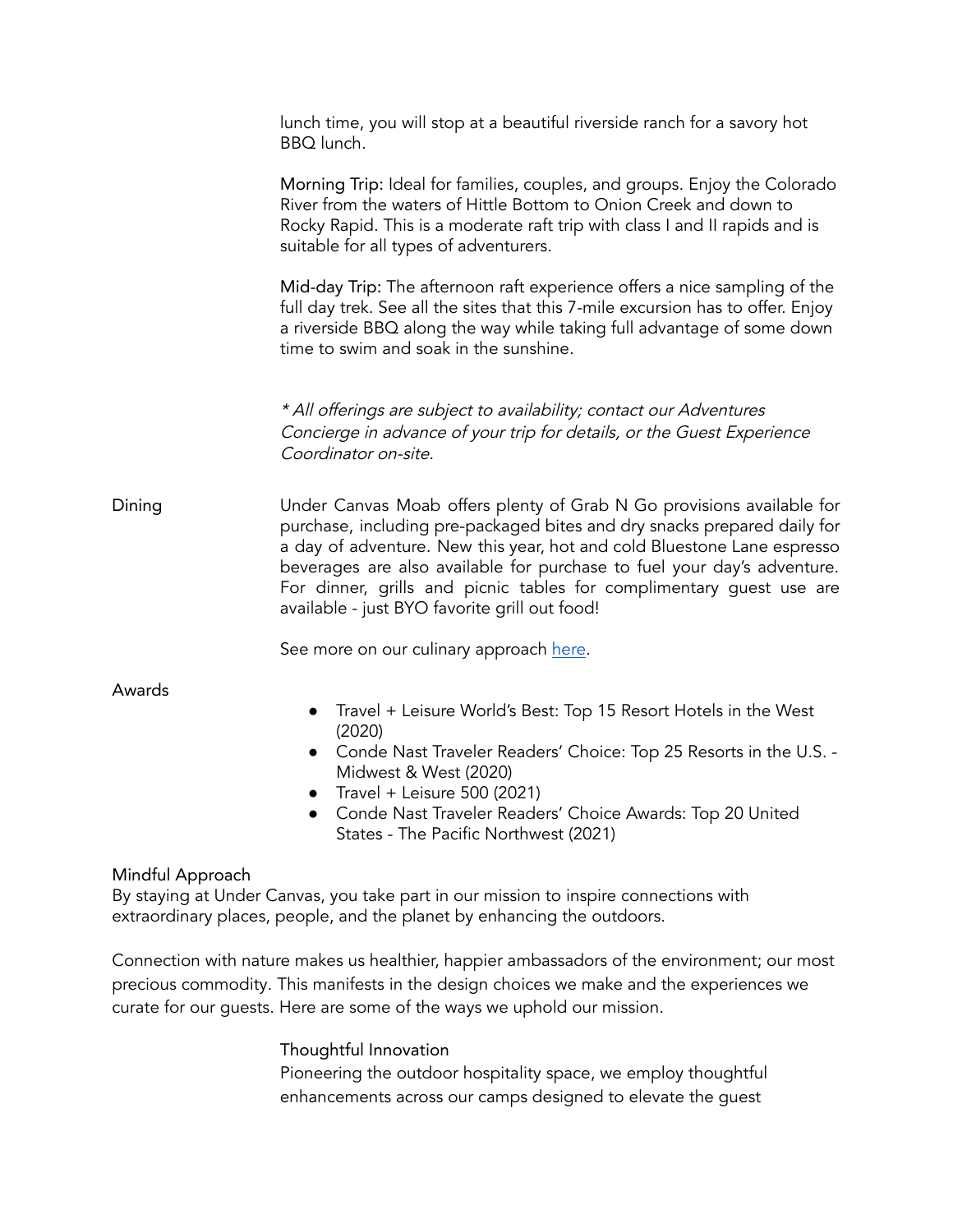experience — through curated adventure programming, culinary innovation, and localized design aesthetic that reflects the surrounding natural environment.

# Unplug and Recharge

Wifi is intentionally not offered to our guests, so that they can disconnect from technology and reconnect with others.

# Environmental Consciousness

Guests will notice some design features throughout camp that go a long way towards preserving the great outdoors — pull chain showers, faucets that automatically shut off, low-flow toilets and a towel reuse program. Accordingly, our camps use significantly less water and energy than a hotel of similar size. Additionally, low level lighting is used throughout camps, mitigating light pollution and amplifying the night sky.

# Land Conservation

Under Canvas camps are designed to minimize disturbance and maximize open space, each with dedicated, undisturbed green spaces. Land donations, adaptive use, and partnerships with local conservation-based organizations are also part of our commitment.

### In Good Company

We partner with brands who share the same care for our planet, including plant-based EO® bath products made in a zero waste facility, West Elm furnishings that support sustainable initiatives, and lululemon, who committed to 100% renewable electricity for their owned and operated facilities.

# Giving Back to Nature

As lovers of the outdoors and the beautiful lands that surround our camps, Under Canvas has joined forces with The Nature Conservancy (TNC), a global environmental nonprofit working to conserve the lands and waters on which all life depends, to help fund conservation and raise awareness through education, volunteer efforts and donation programs. Working together to educate on the dual threats of the climate crisis and extreme loss of biodiversity, Under Canvas is building on our mission to inspire connections with extraordinary places, people, and the planet by enhancing access to the outdoors.

Brand Partners Under Canvas Moab is pleased to partner with the following brands, found throughout each of our sites and in our lobby retail selection:

● West Elm